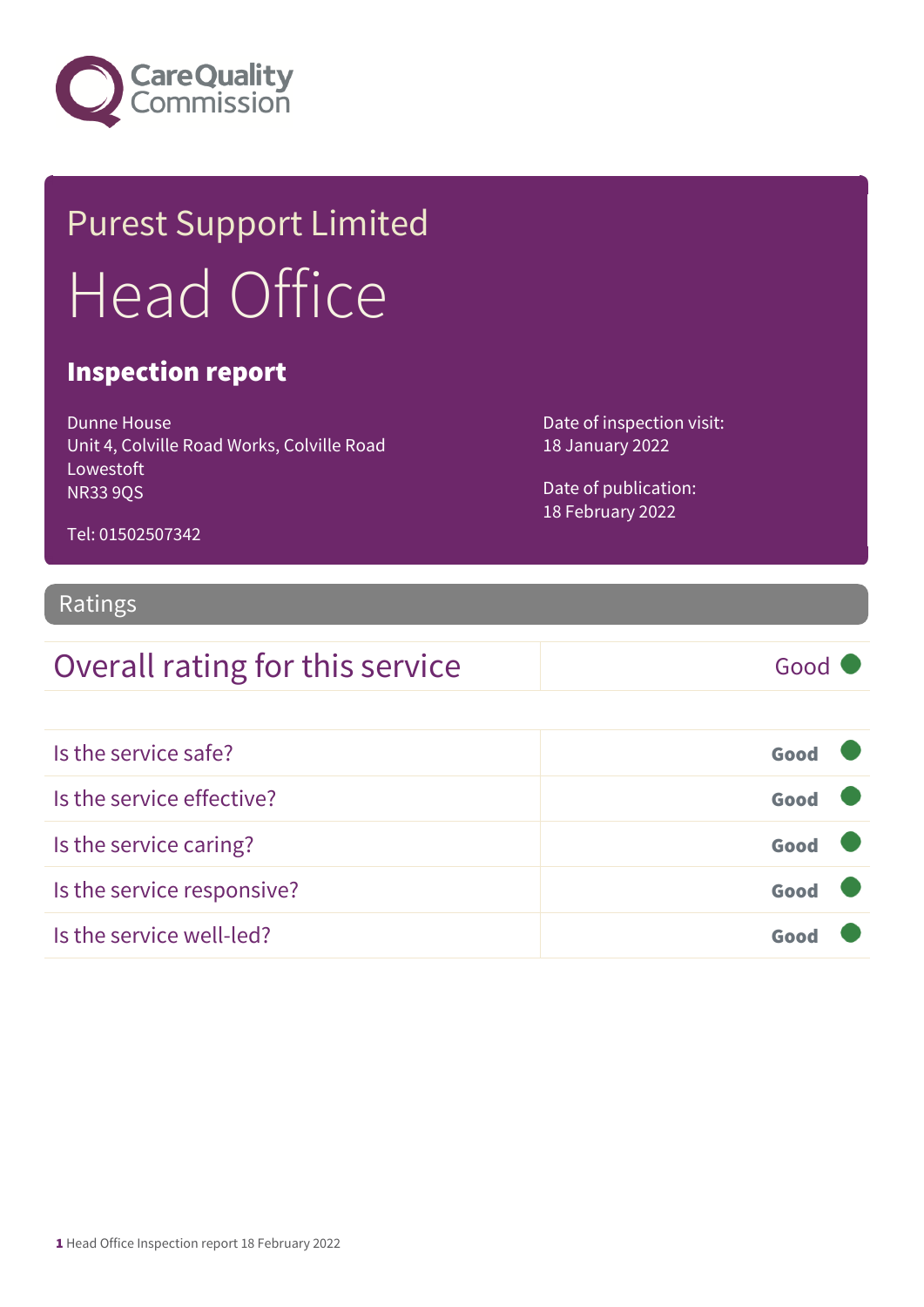### Summary of findings

#### Overall summary

#### About the service

Head Office is a domiciliary care service providing personal care to people living in their own homes. Not everyone who used the service received personal care. CQC only inspects where people receive personal care. This is help with tasks related to personal hygiene and eating. Where they do we also consider any wider social care provided. At the time of inspection, the service was providing personal care to eight people.

#### People's experience of using this service and what we found

People were supported to have choice and control over all aspects of their lives, according to their ability. The support people received enabled them to be more independent.

People told us that the staff who visited them were kind, caring and considerate. They made positive comments about senior staff in the organisation such as the registered manager.

Care planning made clear the support people needed to reduce risks and remain safe. This meant staff had access to information to help them minimise risks.

There were enough staff to meet people's needs. Staff received appropriate training and supervision to carry out their role.

The service sought people's feedback and acted upon it. People were given easy read questionnaires which staff supported them to complete. People told us they were also asked for their views during discussions about care planning. People's views were documented and acted upon.

There was an appropriate quality assurance system in place to monitor the quality of the service and identify any area's for improvement.

We expect health and social care providers to guarantee autistic people and people with a learning disability the choices, dignity, independence and good access to local communities that most people take for granted. Right Support, right care, right culture is the statutory guidance which supports CQC to make assessments and judgements about services providing support to people with a learning disability and/or autistic people.

The service was able to demonstrate how they were meeting the underpinning principles of Right support, right care, right culture.

Right support:

• The service set out in care plans what support people needed to increase their independent living skills. Since our last inspection the service was providing the regulated activity of 'personal care' to less people, because they had been supported to live more independently.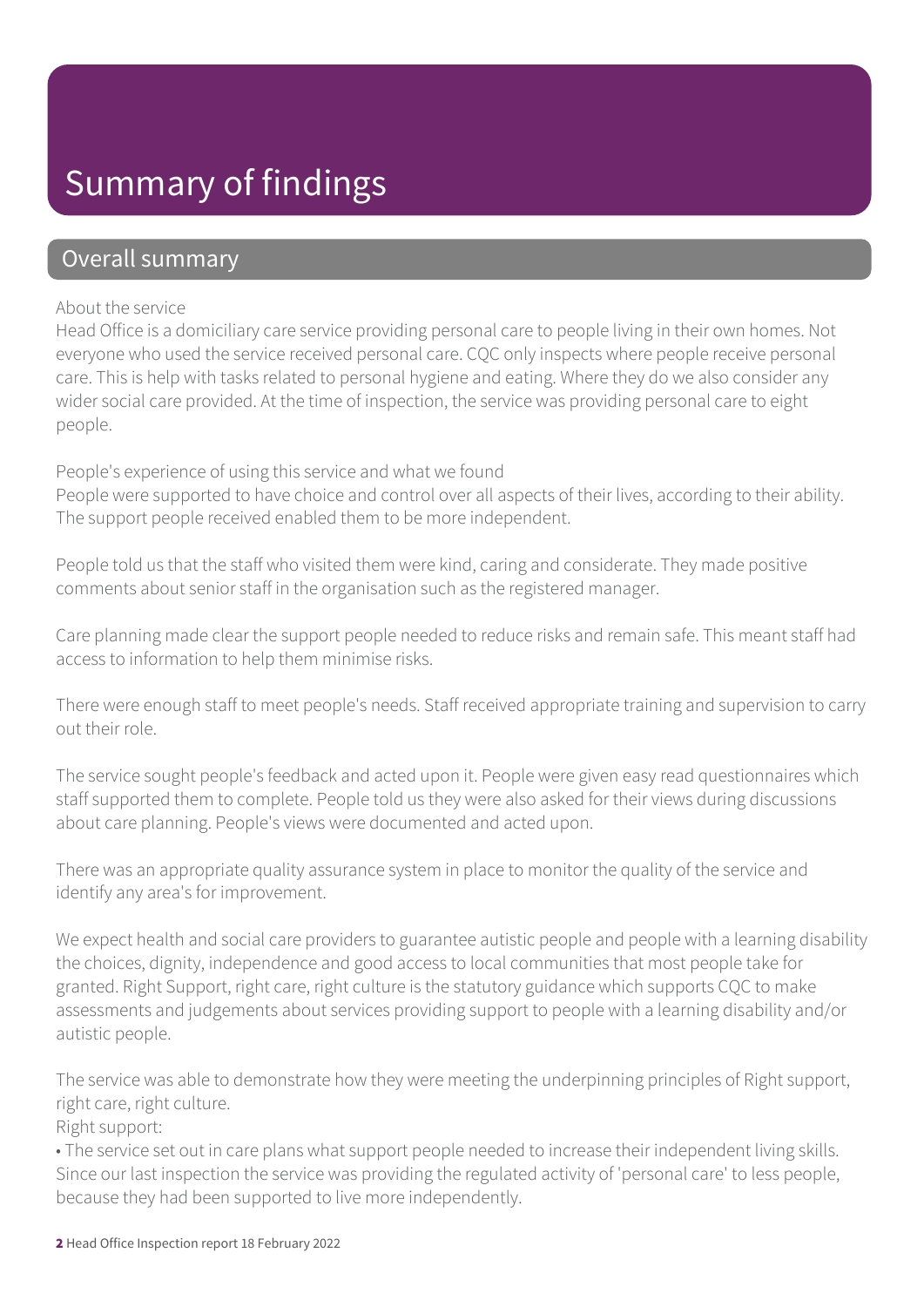Right care:

• Staff knew people as individuals and individualised care planning and risk assessment was in place. Right culture:

• The provider was committed to a culture of increasing independence and promoting the rights of people using the service. They had taken steps to modify the way the service operated over time to ensure people had more independence and lived more autonomously.

For more details, please see the full report which is on the CQC website at www.cqc.org.uk

Rating at last inspection:

This was the service's first inspection since it registered with CQC on 28 October 2020.

Why we inspected This was the service's first inspection.

Follow up

We will continue to monitor information we receive about the service, which will help inform when we next inspect.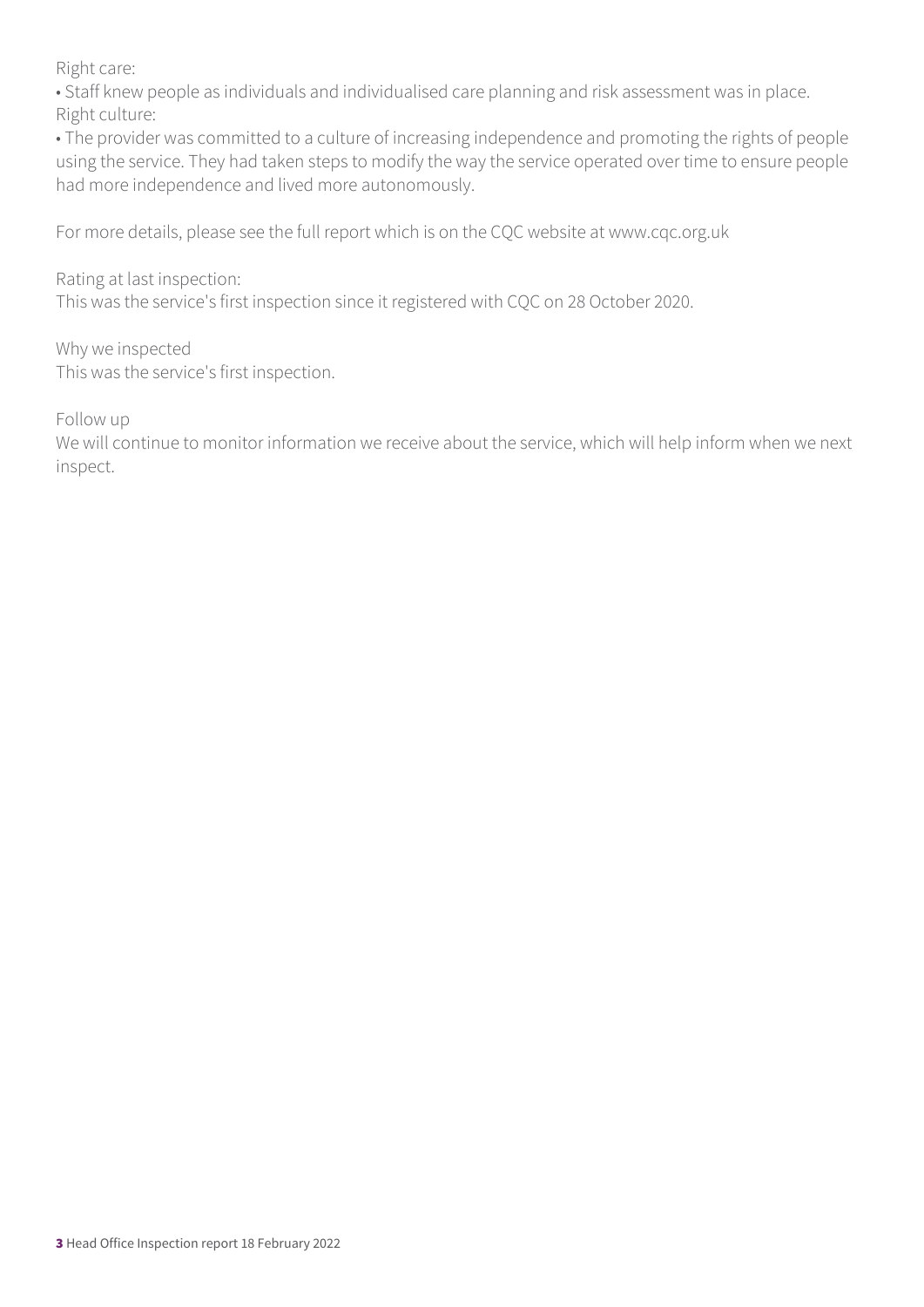### The five questions we ask about services and what we found

We always ask the following five questions of services.

| Is the service safe?                          | Good |
|-----------------------------------------------|------|
| The service was safe.                         |      |
| Details are in our safe findings below.       |      |
| Is the service effective?                     | Good |
| The service was effective.                    |      |
| Details are in our effective findings below.  |      |
| Is the service caring?                        | Good |
| The service was caring.                       |      |
| Details are in our caring findings below.     |      |
| Is the service responsive?                    | Good |
| The service was responsive.                   |      |
| Details are in our responsive findings below. |      |
| Is the service well-led?                      | Good |
| The service was well-led                      |      |
| Details are in our well-led findings below.   |      |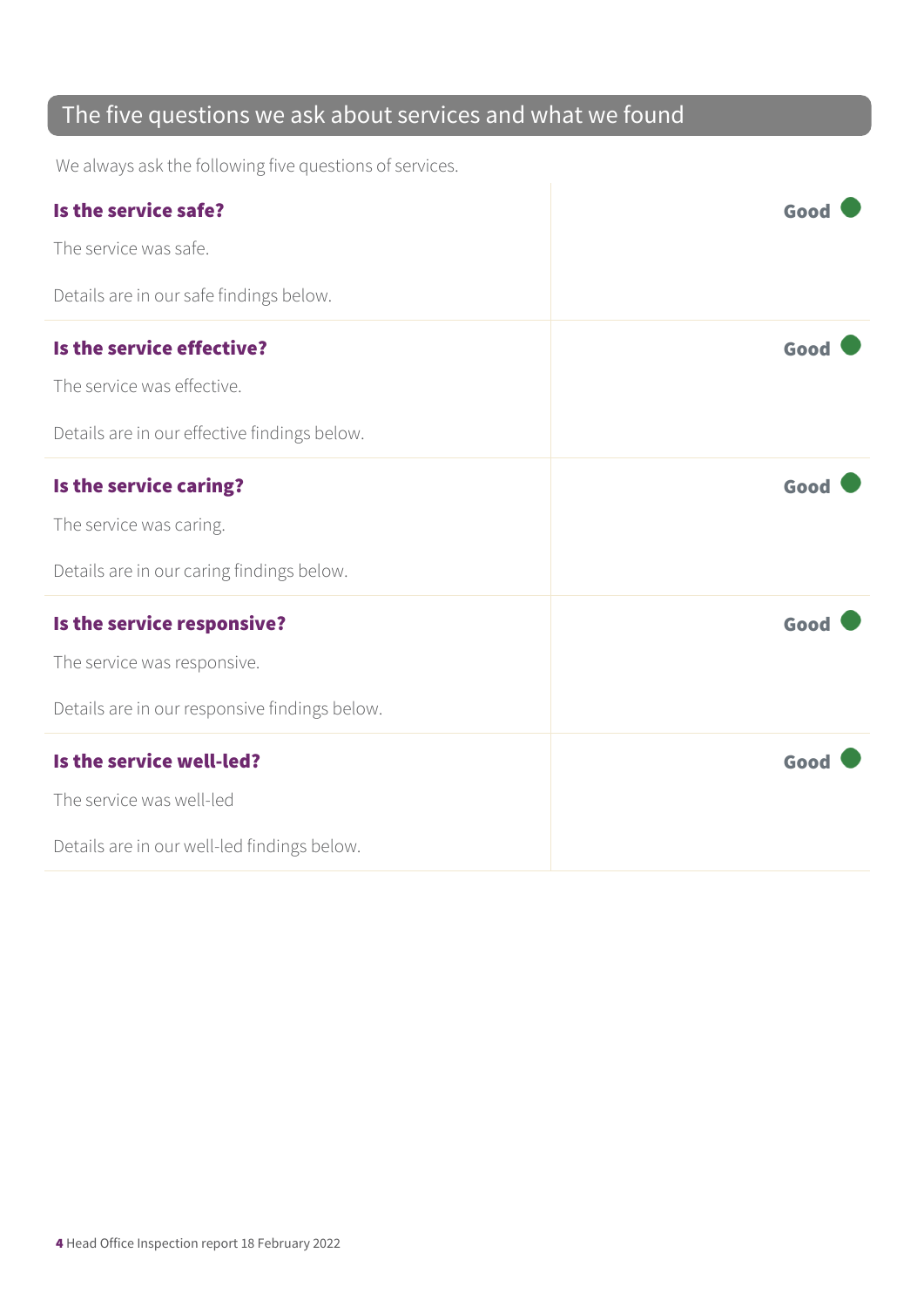

# Head Office

#### Detailed findings

### Background to this inspection

#### The inspection

We carried out this performance review and assessment under Section 46 of the Health and Social Care Act 2008 (the Act). We checked whether the provider was meeting the legal requirements of the regulations associated with the Act and looked at the quality of the service to provide a rating.

Unlike our standard approach to assessing performance, we did not physically visit the office of the location. This is a new approach we have introduced to reviewing and assessing performance of some care at home providers. Instead of visiting the office location we use technology such as electronic file sharing and video or phone calls to engage with people using the service and staff.

Inspection team This inspection was carried out by one inspector.

Service and service type This service is a domiciliary care agency. It provides personal care to people living in their own homes.

The service had a manager registered with the Care Quality Commission. This means that they and the provider are legally responsible for how the service is run and for the quality and safety of the care provided.

Notice of inspection

This inspection was carried out remotely due to COVID19. The service was contacted and asked to provide documentation by email.

#### What we did before the inspection

We reviewed information we had received about the service since it registered with us. We sought feedback from the local authority and professionals who work with the service.

#### During the inspection

We spoke with two people who used the service and a relative about their experience of the care provided . We spoke with staff including the two registered managers.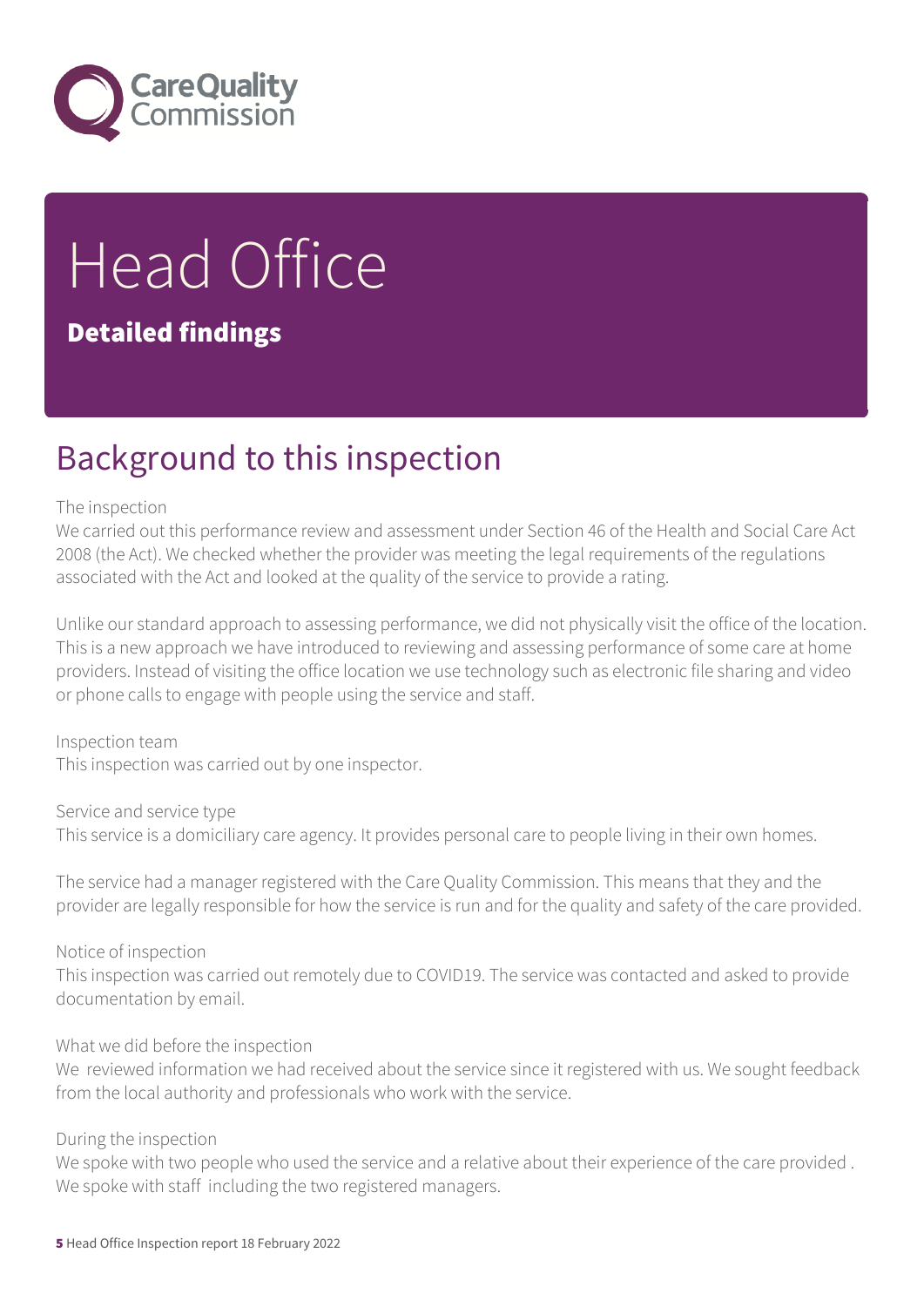We reviewed a range of records. This included three people's care records. We looked at two staff files in relation to recruitment and staff supervision. A variety of records relating to the management of the service, including policies and procedures were reviewed.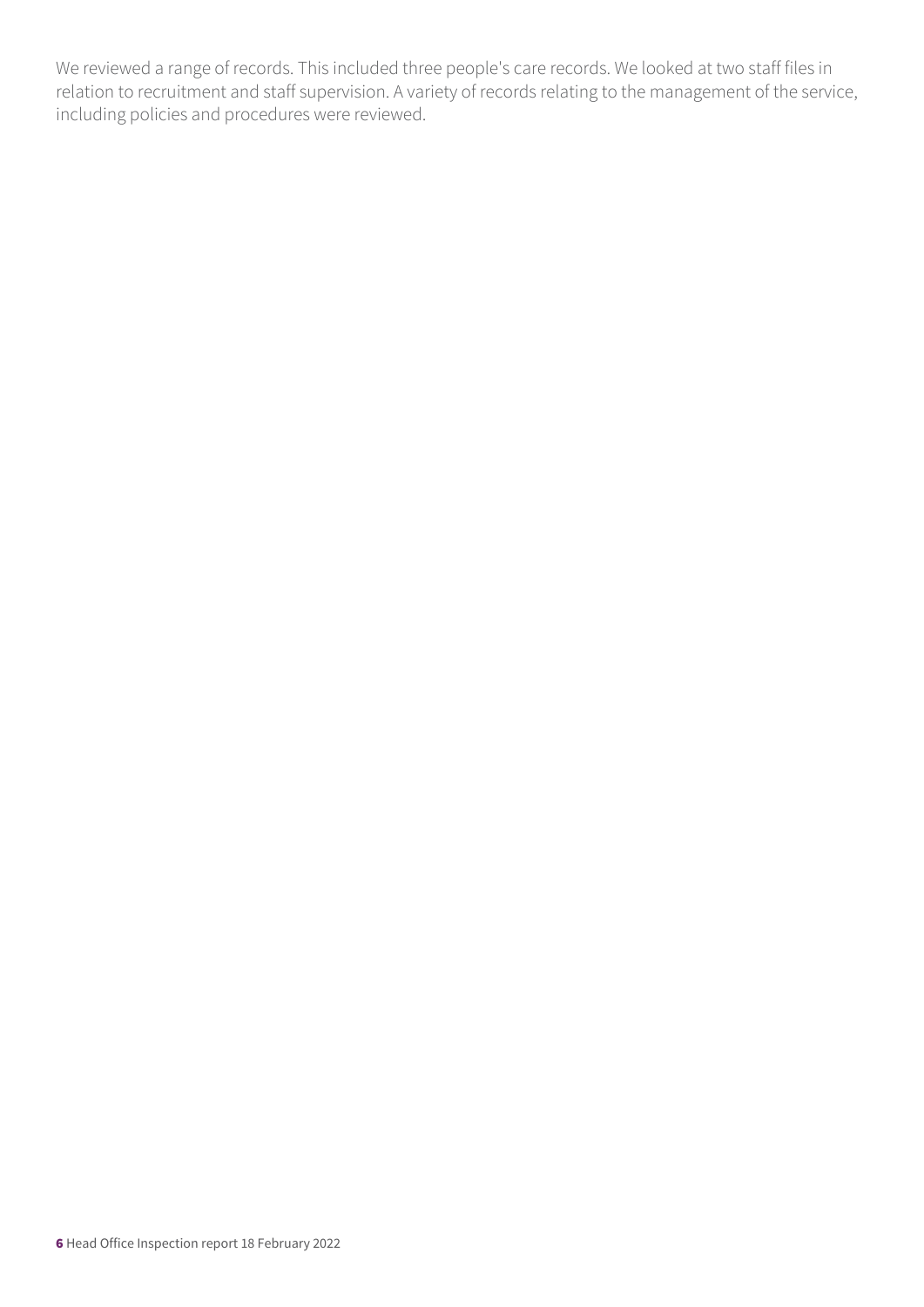### Is the service safe?

### Our findings

afe – this means we looked for evidence that people were protected from abuse and avoidable harm.

This is the first inspection of this newly registered service. This key question has been rated 'Good'. This meant people were safe and protected from avoidable harm.

Systems and processes to safeguard people from the risk of abuse

- Staff had received training in safeguarding people from abuse and understood their responsibilities in protecting people.
- There were systems in place to respond appropriately to any concerns about a person's safety and welfare, including an appropriate policy to guide staff in the actions they should take. People told us they felt safe when care staff supported them.

Assessing risk, safety monitoring and management

● There were comprehensive individualised risk assessments in place for each person using the service. This clearly set out what support the person needed to remain safe at each visit. Care was taken to ensure that measures in place did not compromise the person's independence.

Staffing and recruitment

- There were enough staff deployed to meet people's needs in line with their preferences for the times of their visits, gender of care staff and to ensure people had a regular group of care staff who visited them.
- Appropriate recruitment checks were carried out on staff to ensure they were safe to work with vulnerable people. This included criminal records (DBS) checks and employment checks.

Preventing and controlling infection

- Staff were provided with appropriate personal protective equipment (PPE) to do their job and reduce the risk of the spread of infection. People told us that staff wore appropriate PPE when visiting them.
- Policies and procedures were in place with regard to how the service limited the risk of the spread of COVID19. This included routine testing for staff.

Learning lessons when things go wrong

- The service had a system in place to analyse incidents and accidents. Where these occurred, they were reviewed and any changes to care planning or risk assessments were made where required. People told us that they were consulted when updates were made to their care planning.
- The service had a system in place to identify shortfalls in staff practice. We saw minutes of meetings where issues were discussed with staff.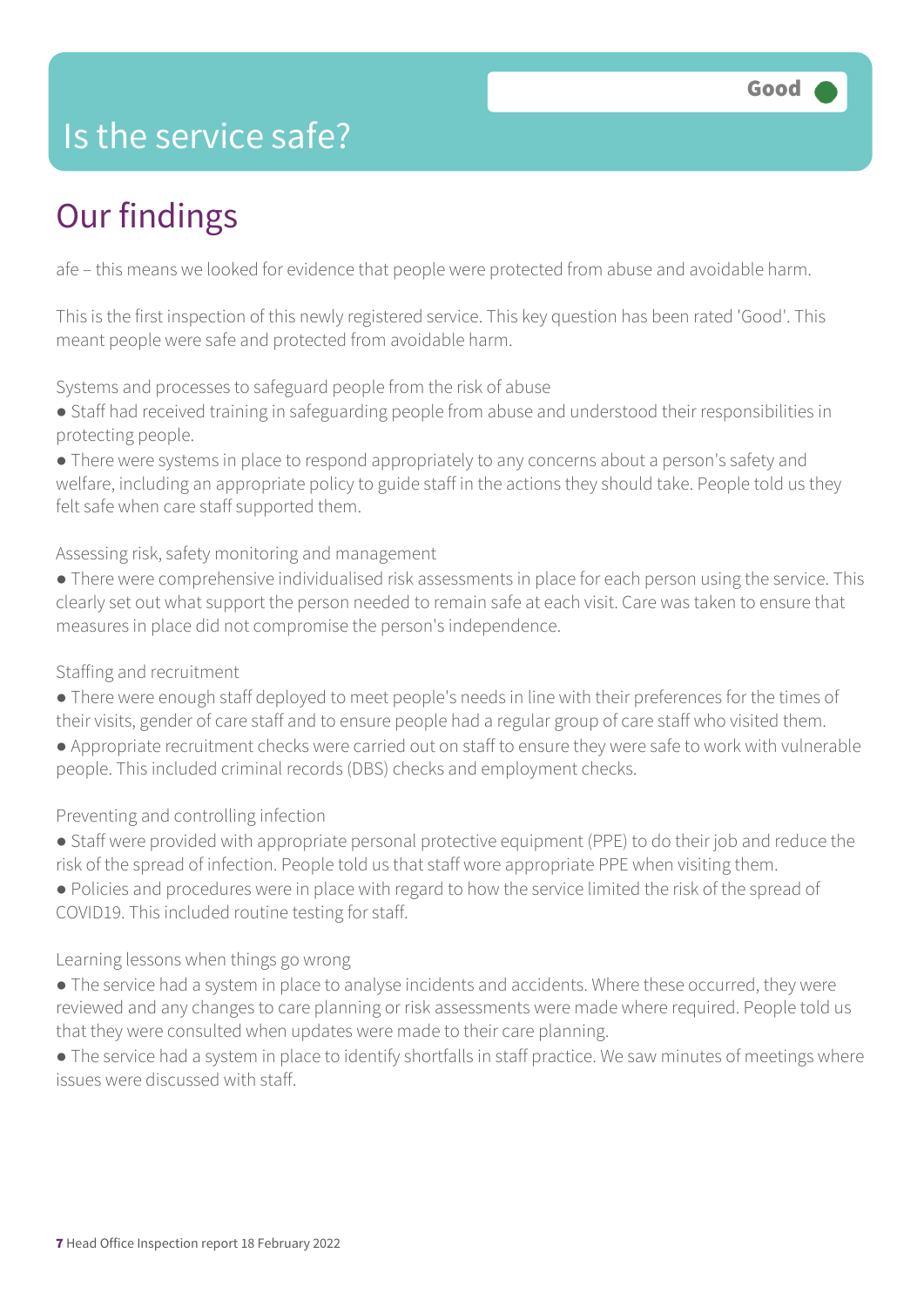### Is the service effective?

### Our findings

Effective – this means we looked for evidence that people's care, treatment and support achieved good outcomes and promoted a good quality of life, based on best available evidence.

This is the first inspection of this newly registered service. This key question has been rated 'Good'. This meant people's outcomes were consistently good, and people's feedback confirmed this.

Assessing people's needs and choices; delivering care in line with standards, guidance and the law

- The service carried out a thorough assessment of people's needs before they started providing care to them. People told us they had been involved in the planning of their care.
- Care was planned in line with best practice guidance, such as that produced by the National Institute for Health and Care Excellence (NICE).

Staff support: induction, training, skills and experience

- We reviewed the training matrix and saw that staff received a range of training which was suitable for the role. This included training in subjects such as moving and handling, safeguarding, fire safety, first aid and the Mental Capacity Act 2005.
- People told us they had no concerns about the care provided by staff.

Supporting people to eat and drink enough to maintain a balanced diet

- Where people required staff support to eat and drink, the care plans clearly set the support needed step by step for staff.
- People's preferences around meal times were set out in their care plans. This ensured people could be supported in a person-centred manner.

Staff working with other agencies to provide consistent, effective, timely care and supporting people to live healthier lives, access healthcare services and support

- Where other professionals were involved in people's care, this was noted in their care planning. For example, where people had a social worker.
- The service recorded the contact details of people's GP's, dentists and other healthcare professionals so they could be contacted for advice if required.
- One person's relative told us that the service helped them with contacting other professionals such as social workers where required.

Ensuring consent to care and treatment in line with law and guidance

The Mental Capacity Act 2005 (MCA) provides a legal framework for making particular decisions on behalf of people who may lack the mental capacity to do so for themselves. The Act requires that, as far as possible, people make their own decisions and are helped to do so when needed. When they lack mental capacity to take particular decisions, any made on their behalf must be in their best interests and as least restrictive as possible.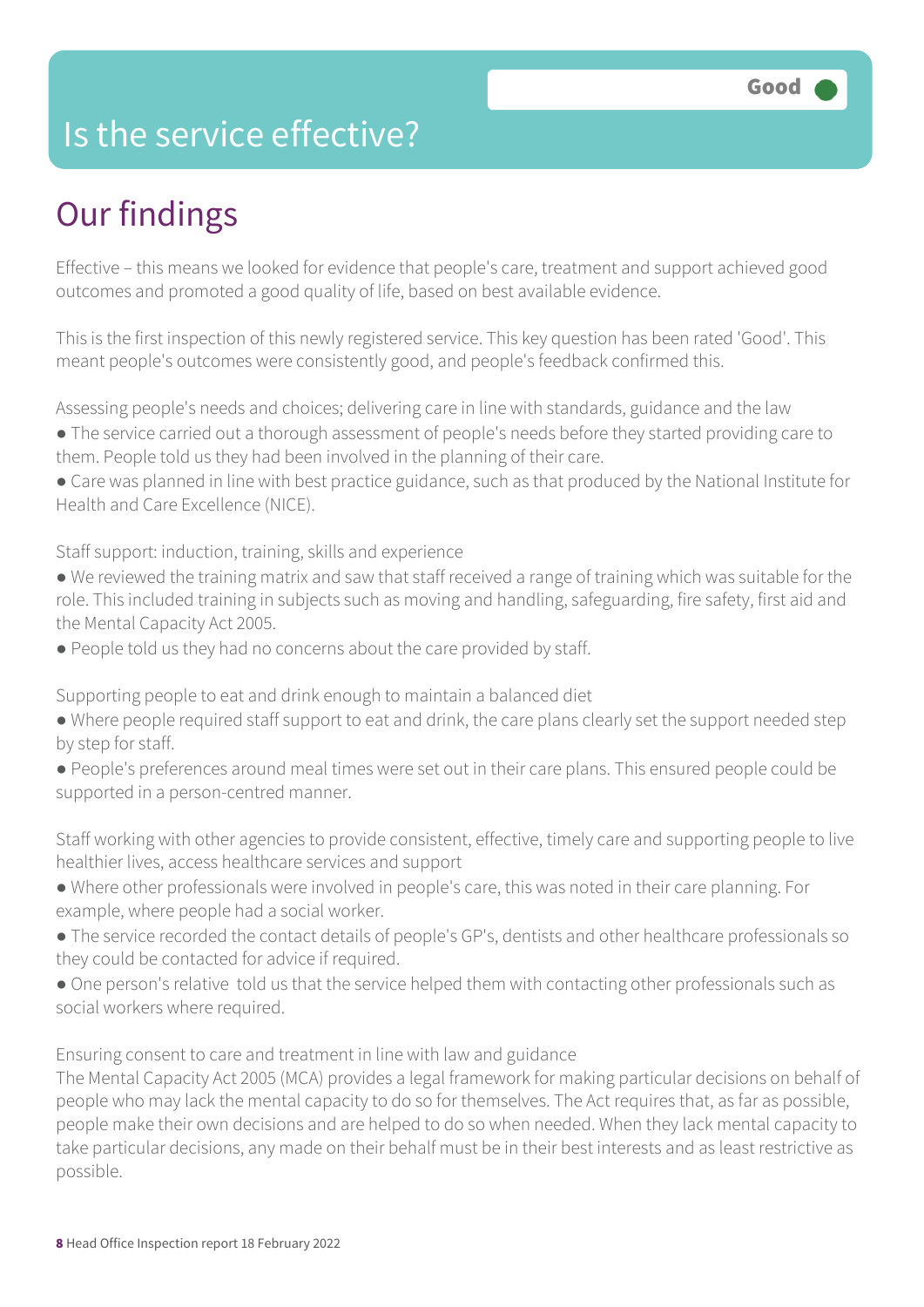When people receive care and treatment in their own homes an application must be made to the Court of Protection for them to authorise people to be deprived of their liberty.

We checked whether the service was working within the principles of the MCA.

● People's capacity to make decisions about their care and treatment were assessed. People were supported to have choice and control over all aspects of their lives. Care planning made clear how people could communicate their wishes and people were encouraged to be independent.

● Where people had a power of attorney, information about this was included in their care records. A power of attorney is a legally nominated person who can advocate for someone's best interests in the event they no longer have capacity to do so.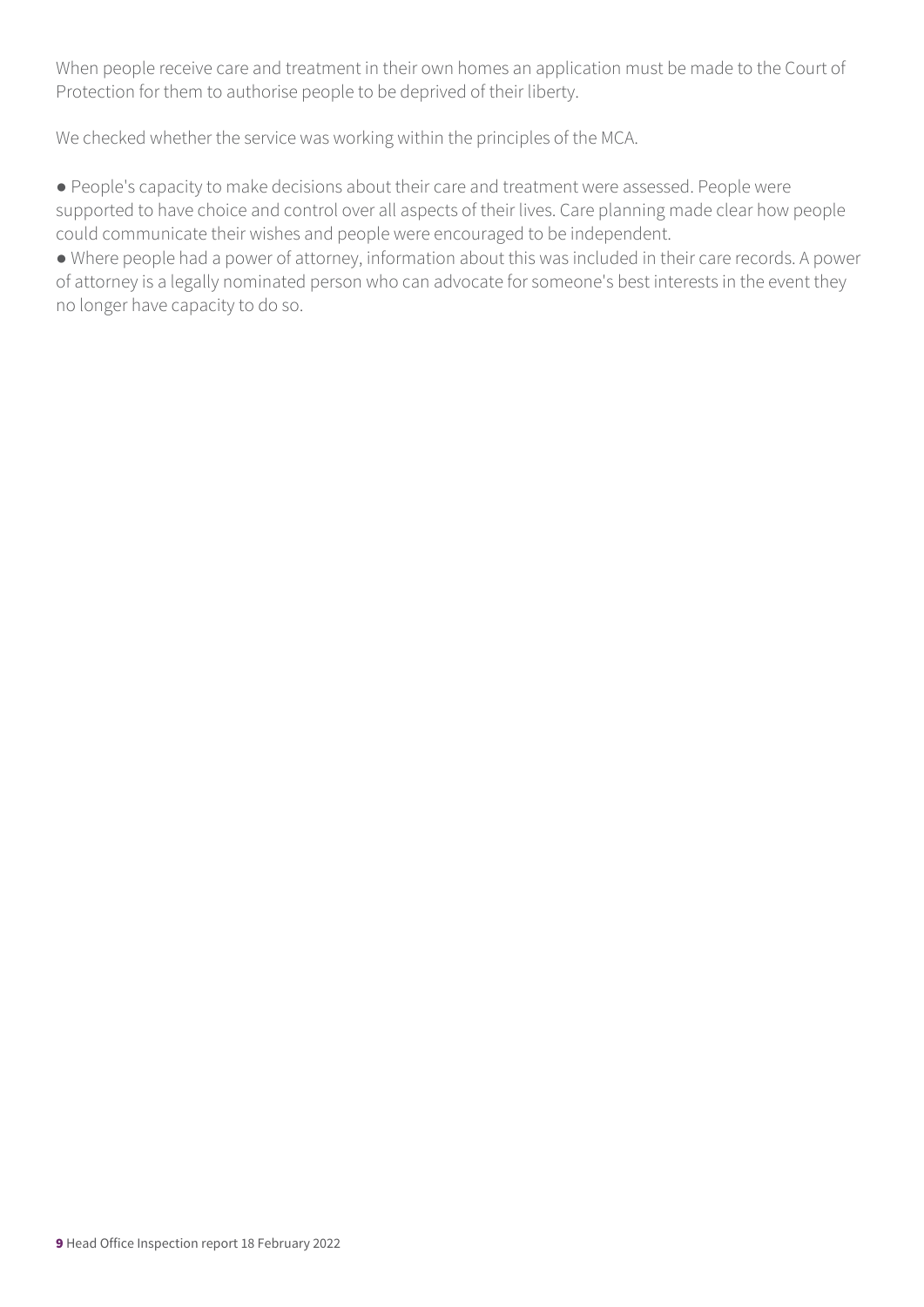### Is the service caring?

### Our findings

Caring – this means we looked for evidence that the service involved people and treated them with compassion, kindness, dignity and respect.

This is the first inspection of this newly registered service. This key question has been rated 'Good'. This meant people were supported and treated with dignity and respect; and involved as partners in their care.

Ensuring people are well treated and supported; respecting equality and diversity

- People told us the staff were kind, caring and treated them well. One person said, "I can't fault them. When I'm feeling a bit down or depressed, they listen to me, and when they go, I feel better." A relative said, "They are so friendly and supportive, not only to [family member] but also to me. They are like an extension of our own family."
- Staff had training in equality and diversity and care records reflected people's individuality.

Supporting people to express their views and be involved in making decisions about their care

- People's views about their care were recorded in their care plans. People's daily routines were described in detail to ensure staff carried out care in line with their wishes.
- People told us they felt their views were heard by the service. One said, "Well I am very honest anyway but if I don't like anything, I know I can tell [registered manager] and it won't happen again."

Respecting and promoting people's privacy, dignity and independence

- People told us staff were respectful of them and their home. A relative said, "They are very respectful here, they leave it as they found it."
- People told us staff knew how they liked to be supported but still asked when they visited to see if their preferences had changed.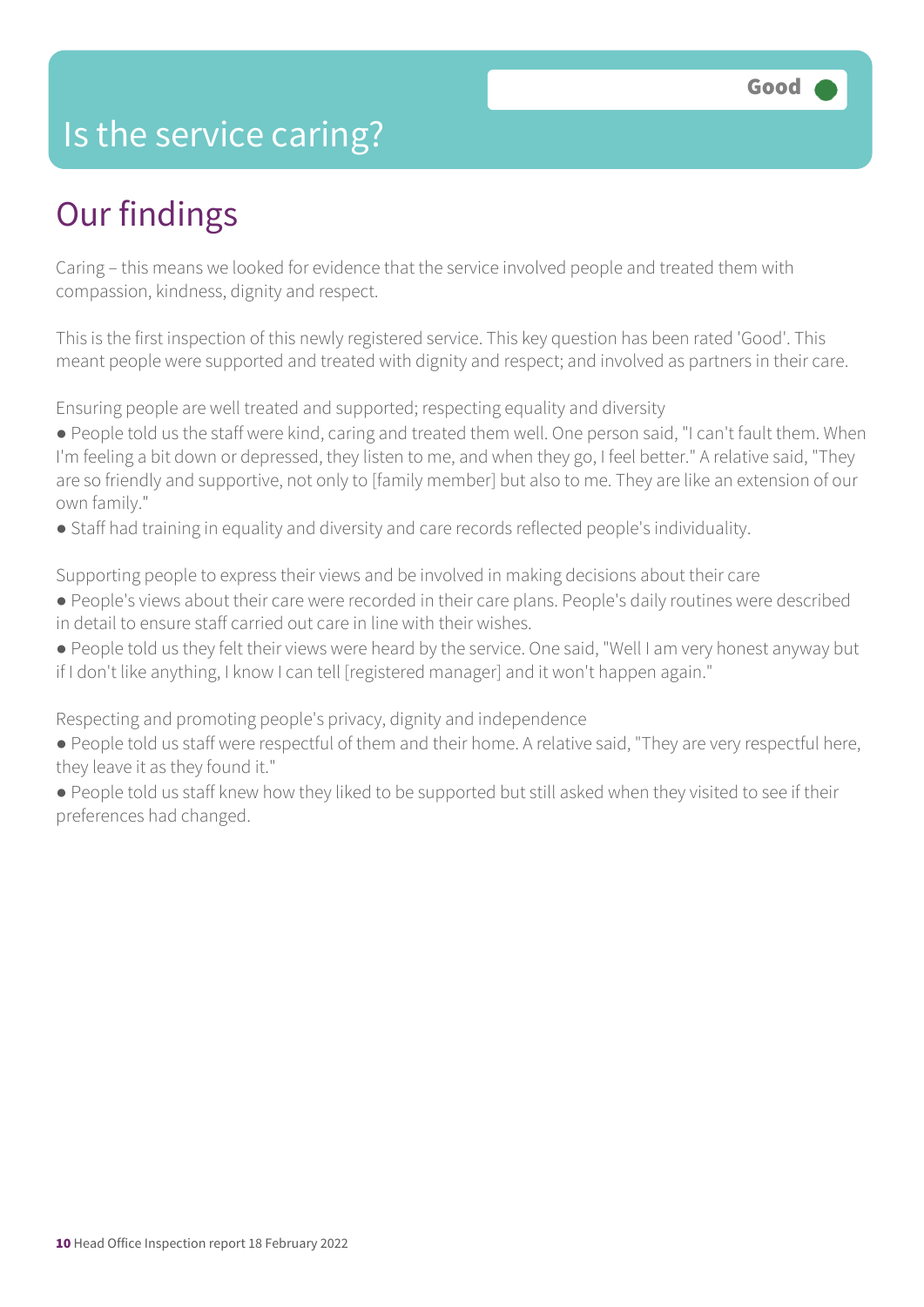### Is the service responsive?

### Our findings

Responsive – this means we looked for evidence that the service met people's needs.

This is the first inspection of this newly registered service. This key question has been rated 'Good'. This meant people's needs were met through good organisation and delivery.

Planning personalised care to ensure people have choice and control and to meet their needs and preferences

● People's care records were reflective of people as diverse individuals and made clear their interests, needs and preferences. People received support from a consistent staff team who knew them well. A relative said, "We have the same group of carers visit them, so they know [family member] well."

● People had been involved in the planning of their care, where this was possible. A relative said, "We were involved in the care plan and recently a review as some changes were made. We have a copy here."

Meeting people's communication needs

Since 2016 onwards all organisations that provide publicly funded adult social care are legally required to follow the Accessible Information Standard (AIS). The standard was introduced to make sure people are given information in a way they can understand. The standard applies to all people with a disability, impairment or sensory loss and in some circumstances to their carers.

● Information was provided to people in a way they could understand. Care planning made clear how people could communicate their needs and preferences. This included how people may communicate with body language, signs or signals.

Supporting people to develop and maintain relationships to avoid social isolation; support to follow interests and to take part in activities that are socially and culturally relevant to them

● Whilst the service is not required to provide social support and activities as part of the regulated activity, they did consider how they could support people to live full and active lives and reduce the risk of social isolation.

Improving care quality in response to complaints or concerns

- The service had not received any formal complaints from people using the service.
- An appropriate complaints policy was in place and people were provided with a copy of this.

● People told us they knew who to complain to if they were unhappy and felt that what they said would be acted on.